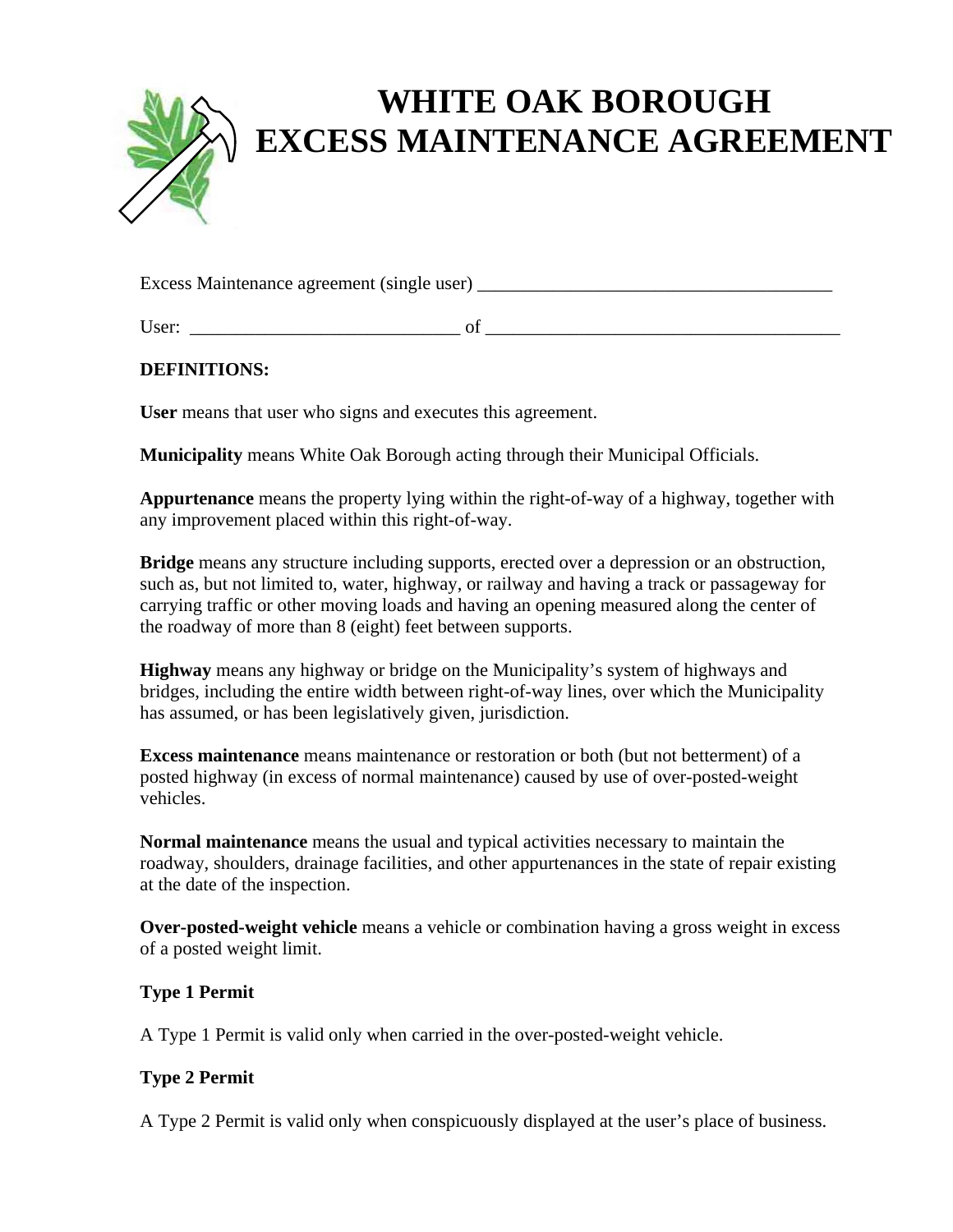#### **BACKGROUND:**

 The **user** in the conduct of its business makes use of portions of municipal **highways** which are under the jurisdiction, maintenance and control of the **municipality**.

 Pursuant to the provisions of Section 4902 of the Vehicle Code; Act of June 17, 1976, P.L. 162, as amended, 75 PaCS 4902, the **municipality** has posted gross weight restrictions on portions of these municipal **highways**.

 The **user** wishes to move vehicles or combinations, together with loads, in excess of the posted gross weight restrictions over and across portions of these posted municipal **highways**.

 The **municipality**, pursuant to 67 Pa. Code, Chapter 189, is willing to permit the movement of **user's** vehicles or combinations, together with loads, in excess of the posted gross weight restrictions, conditioned upon the execution of an approved form of security by the **user** in favor of the **municipality** to cover the cost of **excess maintenance** and restoration necessitated by the movement in accordance with the terms, conditions and provisions herinafter contained in the agreement.

#### **AGREEMENT:**

For and in consideration of the mutual promises hereinafter set forth, the parties hereto, intending to be legally bound hereby, agree for themselves and their successors and assigns as follows:

Permission to move vehicles

The **municipality** will permit the **user** to move vehicles or combinations, together with loads, in excess of the posted gross weight restrictions on the portion(s) of municipal **highway(s)** indicated below, subject to all provisions of the Vehicle Code, Act of June 17, 1976 P.L. 162, as amended, (75PaCS) and 67 Pa Code, Chapter 189.

 The **municipality** has issued the user a Type \_\_\_\_\_ Permit to exceed the posted gross weight restrictions on the portions of municipal **highways** identified below:

| County    | Municipality      | Highway | From | To |
|-----------|-------------------|---------|------|----|
| Allegheny | White Oak Borough |         |      |    |
| Allegheny | White Oak Borough |         |      |    |
| Allegheny | White Oak Borough |         |      |    |
| Allegheny | White Oak Borough |         |      |    |